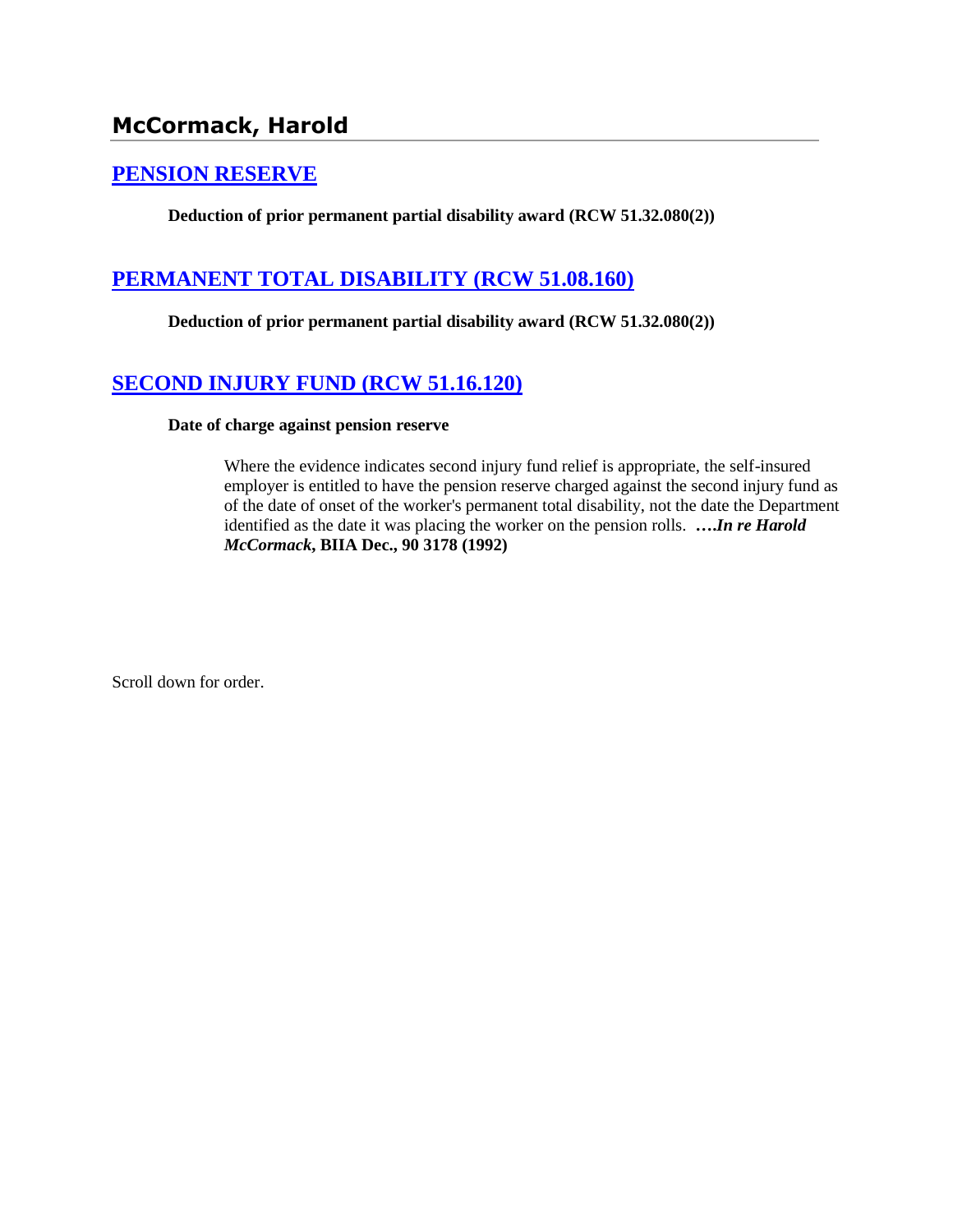#### **BEFORE THE BOARD OF INDUSTRIAL INSURANCE APPEALS STATE OF WASHINGTON**

**)**

**IN RE: HAROLD J. MCCORMACK ) DOCKET NO. 90 3178**

**CLAIM NO. S-349908 ) DECISION AND ORDER**

APPEARANCES:

Claimant, Harold J. McCormack, by Webster, Mrak & Blumberg, per Kathy Beck, Secretary, and Richard P. Blumberg

Self-insured Employer, Tradewell Group, Inc., by Williams, Kastner & Gibbs, per Rebekah R. Ross, Susan Gulrajani and Richard M. Slagle

Department of Labor and Industries, by The Attorney General, per Anne M. Skalley, Assistant

This is an appeal filed by the self-insured employer, Tradewell Group, Inc., on June 15, 1990, from an order of the Department of Labor and Industries dated May 25, 1990, which placed the claimant on the pension rolls as of June 22, 1990 and which also charged the balance of the pension reserve against the second injury fund account on the basis that claimant's permanent total disability resulted from a permanent partial disability caused by the injury herein combined with and superimposed upon prior disabling conditions. **REVERSED AND REMANDED**.

# **PROCEDURAL AND EVIDENTIARY MATTERS**

Pursuant to RCW 51.52.104 and RCW 51.52.106, this matter is before the Board for review and decision on a timely Petition for Review filed by the Department of Labor and Industries of a Proposed Decision and Order issued on May 30, 1991 in which the Department order dated May 25, 1990 was reversed and the claim remanded to the Department with direction to place the claimant on the pension rolls as of February 11, 1983 and to thereupon charge the balance of the pension reserve against the second injury fund account.

On December 11, 1990, the self-insured employer filed a motion for partial summary judgment on the legal issue of whether the self-insured employer would be entitled to receive second injury fund relief effective the actual date on which the claimant was proved to be permanently and totally disabled in the event that occurred at a time earlier than the June 22, 1990 date established in the order under appeal. On January 7, 1991, the Industrial Appeals Judge issued an order ostensibly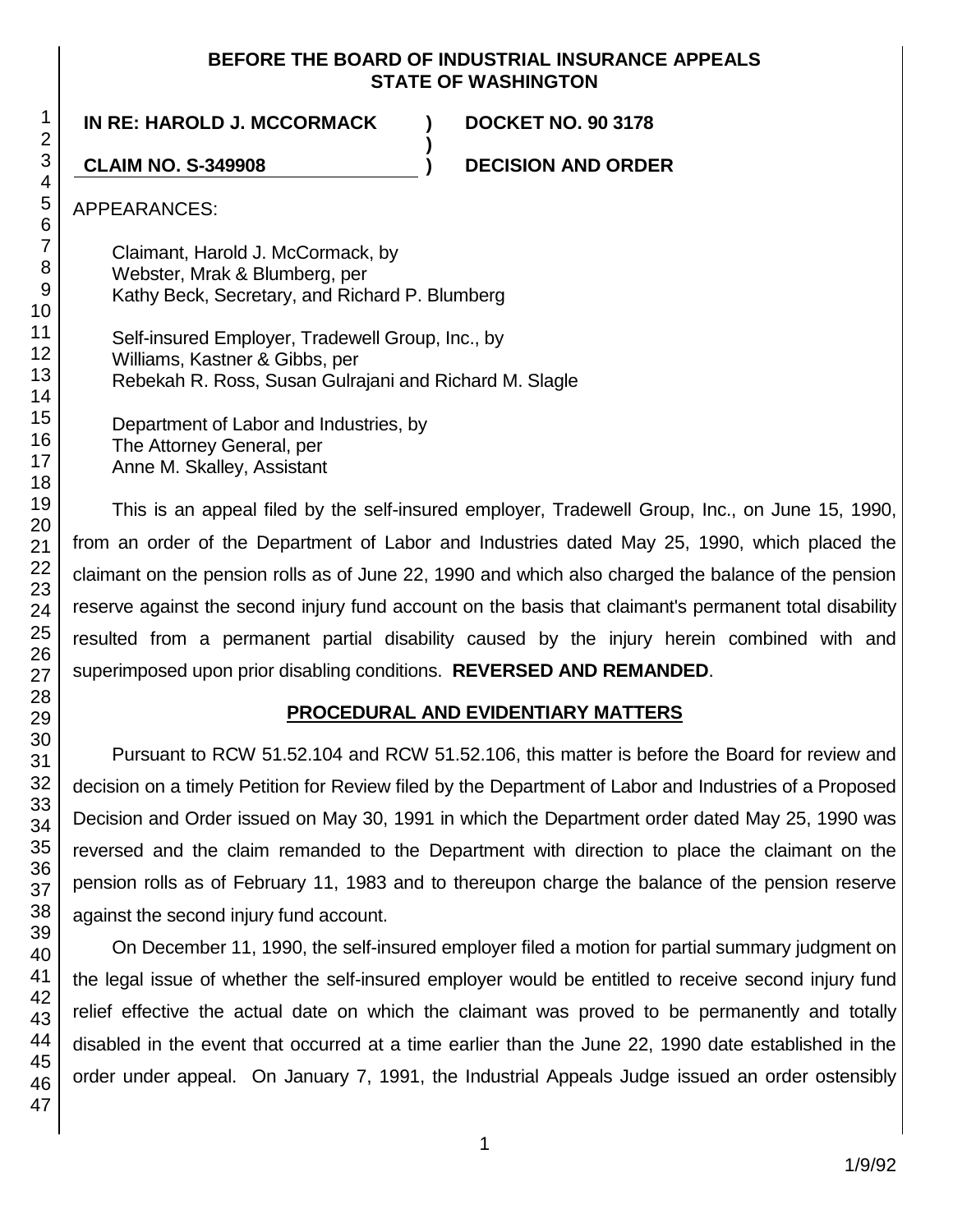denying the motion for summary judgment, but calling for the presentation of medical testimony on the issue of the date of medical fixity of the claimant's condition. The Proposed Decision and Order awards second injury fund relief as of the date of onset of permanent total disability established in the record. While we disagree with our industrial appeals judge as to the exact date of onset of permanent total disability, we do not disagree with the direction that second injury fund relief should begin with that date. The order of January 7, 1991 is reversed and the motion for partial summary judgment is hereby granted.

On June 4, 1991, the Department of Labor and Industries submitted Exhibit No. 8 to the Board by mail and moved for its admission. The exhibit was received after the issuance of the Proposed Decision and Order in this matter. The self-insured employer objects to its admission on the grounds that it is cumulative and contains hearsay. Exhibit No. 8 is rejected.

The Board has reviewed the remaining evidentiary rulings in the record of proceedings and finds that no prejudicial error was committed and said rulings are hereby affirmed.

#### **DECISION**

The Proposed Decision and Order contains an accurate summary of the testimony presented and we will address the specifics of this case only as necessary to explain our decision. At issue is the date on which the residual disability from Harold J. McCormack's March 4, 1980 industrial injury, in combination with pre-existing degenerative changes and right carpal tunnel surgery, rendered him permanently totally disabled. The Department, in its closing order of May 25, 1990 designated June 22, 1990 as the date on which Mr. McCormack became eligible for pension. The self-insured employer argued, and our industrial appeals judge agreed, that Mr. McCormack was actually permanently totally disabled as of February 11, 1983. For the reasons set forth below, we find that the record establishes the Mr. McCormack was permanently and totally disabled as of November 21, 1984.

The Department's Petition for Review properly challenges the industrial appeals judge's assertion that the parties agreed that Mr. McCormack was temporarily totally disabled from March 4, 1980 through the date of medical fixity of his industrially related condition. If the evidence supported that conclusion, then we would only need to affirm the Proposed Decision and Order, because the medical testimony clearly shows that the claimant's industrially related condition was medically fixed as of February 11, 1983.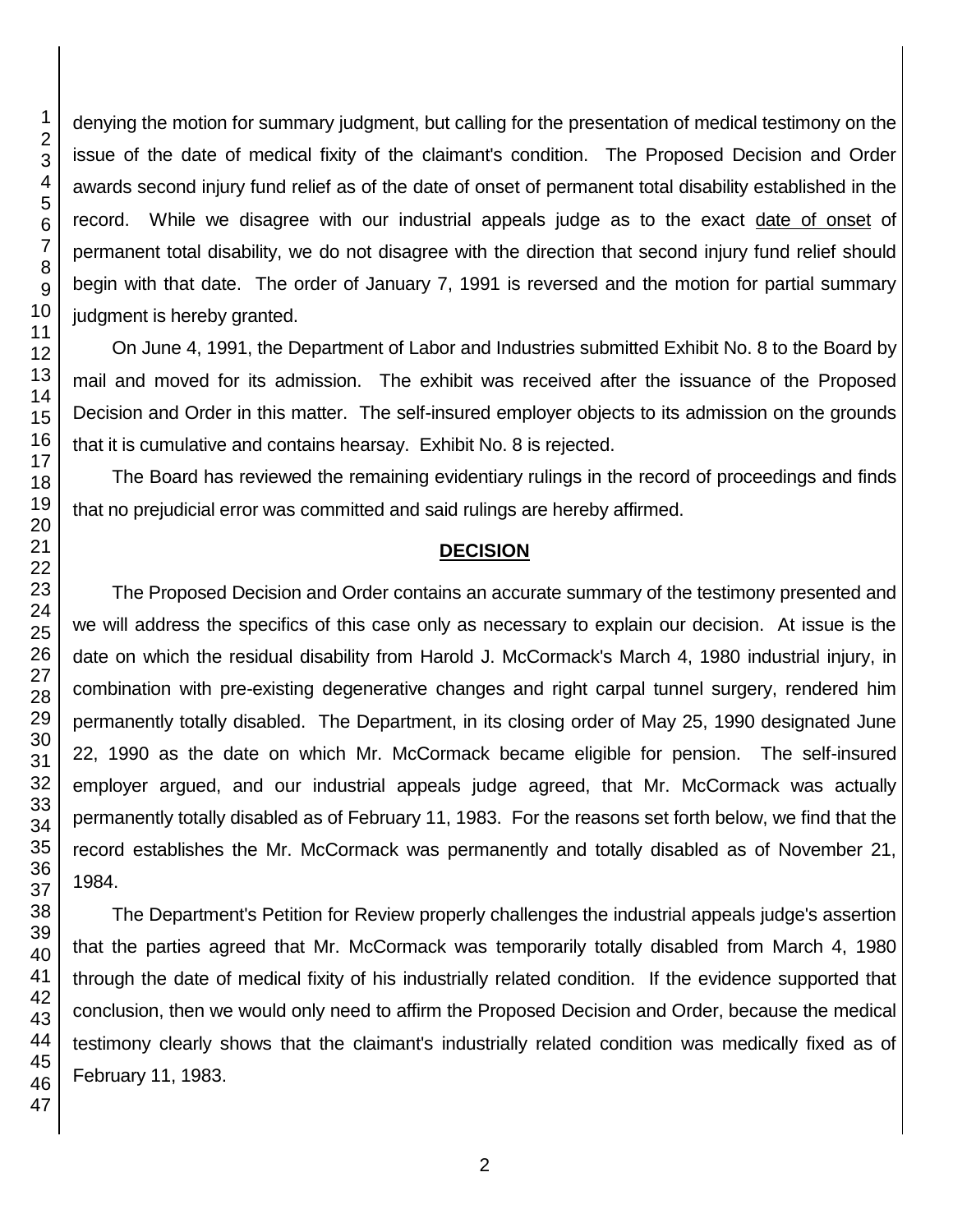While the claimant's medical condition was fixed as of February 11, 1983, there remained a dispute as to whether he was employable on that date. In December 1982, his then attending physician, Dr. Daniel M. Spengler, released him to work as a security guard in a position offered by the self-insured employer. Although the record is unclear, it appears that Mr. McCormack only attempted to return to work for a couple of half days. It appears the self-insured employer, relying on the attending physician's release, paid only loss of earning power benefits rather than full time-loss compensation from December 1982 through at least June 1983.

The self-insured employer presented no evidence that Mr. McCormack was unemployable between December 1982 and November 21, 1984. Exhibit No. 7, a 1983 vocational report concluding that Mr. McCormack was then unemployable, was admitted for the limited purpose of establishing that the Department was on notice that the claimant sought a pension, not for the truth of the matter asserted. It cannot be used to establish that Mr. McCormack was unemployable at that time.

The Department presented the testimony of vocational expert Stephen Weinhouse, who evaluated the claimant at the employer's request in 1982. He concluded that although Mr. McCormack could not return to his former employment as a truck driver, he could perform several other jobs, including security guard. Mr. Weinhouse's testimony, in combination with the attending physician's approval of the security guard position actually offered by the employer, leads us to conclude that Mr. McCormack was employable in February 1983.

We are left with the question of whether Mr. McCormack became totally permanently disabled at some point after February 11, 1983 but before June 22, 1990. We accept on that question the testimony of Dr. Frank G. Gleeson. Dr. Gleeson was Mr. McCormack's attending physician from November 21, 1984 through December 1990. He determined that Mr. McCormack was totally permanently disabled on November 21, 1984. Dr. Gleeson did sign a job analysis for a modified security guard position in January 1985; however, he also sent the employer a letter stating he did not believe the claimant could perform the job. Dr. Gleeson's opinion was bolstered by the medical records of the late Dr. Charles G. Hutter who saw the claimant multiple times in 1983 and 1984.

The Department presented only one medical witness who saw the claimant after 1983, Dr. Phillip J. Suver. Based on one examination each year in 1986, 1988 and 1989, Dr. Suver concluded that Mr. McCormack was able to work with restrictions on lifting, bending, repetitive movement and gripping and so long as he avoided head and neck movements and eye fixation which aggravated his degenerative neck condition. Considering the multiplicity of limitations Dr. Suver would impose on a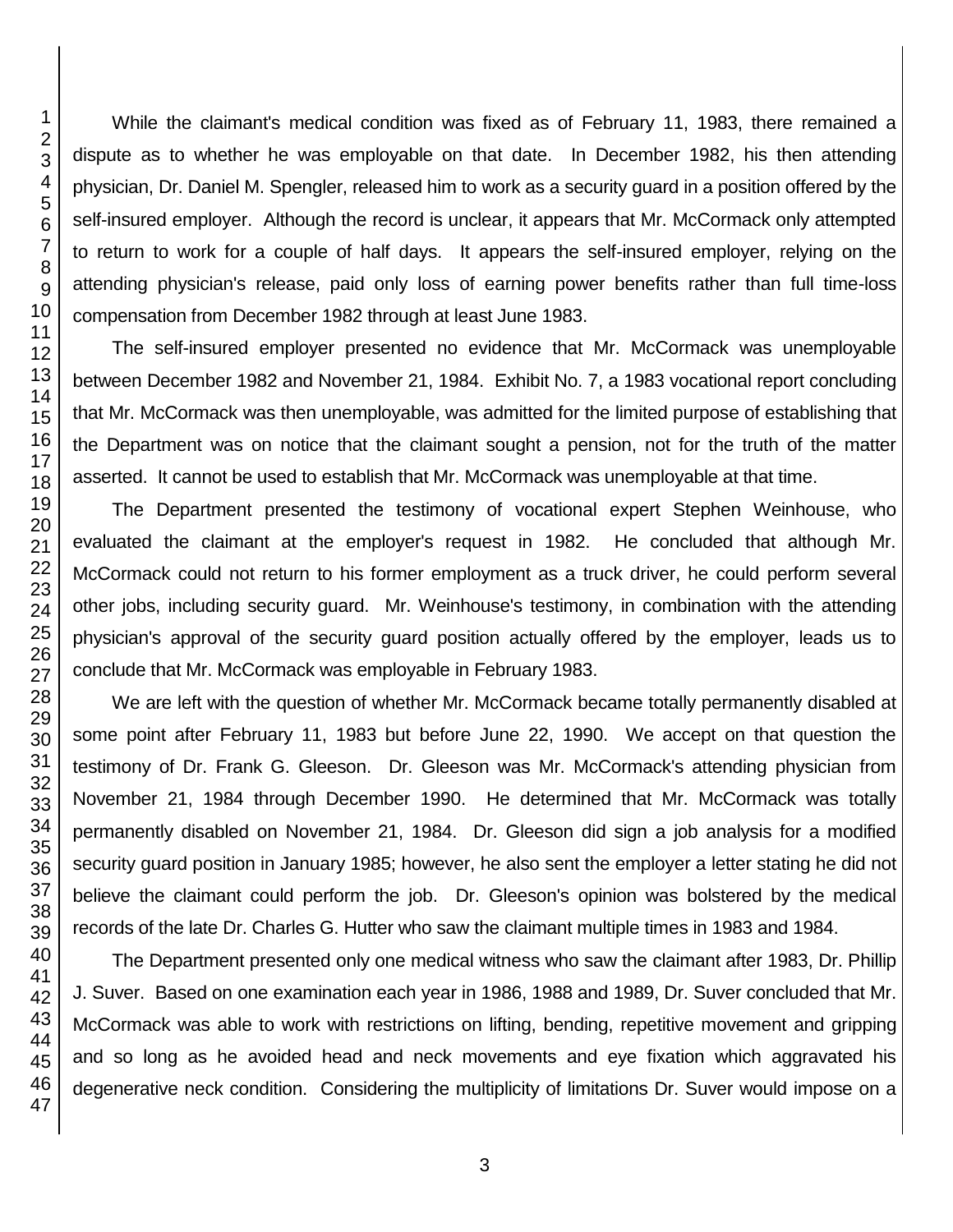claimant who was born in 1923, had an eighth grade education, and a work history consisting entirely of strenuous labor as a truck driver, we have no difficulty accepting the conclusions of Mr. McCormack's attending physician over that of the forensic examiner. We conclude that the record establishes Mr. McCormack was permanently and totally disabled as of November 21, 1984. He should be placed on the pension rolls effective that date and the balance of the pension reserve should thereupon be charged against the second injury fund. Thus, the employer should receive second injury fund relief effective that date.

Proposed Findings of Fact Nos. 1, 2, and 3, and proposed Conclusions of Law Nos. 1 and 2, are hereby adopted as this Board's final findings and conclusions. In addition, the following findings and conclusions are entered:

# **FINDINGS OF FACT**

- 4. Mr. McCormack's condition causally related to the industrial injury of March 4, 1980 was best described as the residuals of an anterior discectomy and cervical fusion at C5-6 and C6-7, superimposed on preexisting degenerative changes and also carpal tunnel surgery for the right wrist.
- 5. As of February 11, 1983, Mr. McCormack's physical condition causally related to the industrial injury of March 4, 1980 was medically fixed and stable and his permanent partial disability was best described as Category 4 of cervical and cervico-dorsal impairments, WAC 296-20-240 and 5% of the amputation value of the right arm at the wrist.
- 6. As of November 21, 1984, the combined effects of his March 4, 1980 industrial injury and his pre-existing disabling conditions left Mr. McCormack with the following physical restrictions: lift no more than 5 pounds occasionally; carry 0 pounds; no sitting, standing or walking for any great length of time; no repetitive head or neck movements.
- 7. As of November 21, 1984 to and including June 22, 1990, Mr. McCormack was permanently unable to perform any reasonably continuous gainful employment as a result of his industrial injury of March 4, 1980 together with his pre-existing physical conditions, and his age, education and work experience.

# **CONCLUSIONS OF LAW**

- 3. As of November 21, 1984, to and including June 22, 1990, Harold J. McCormack was totally permanently disabled within the provisions of RCW 51.32.060 as a result of the combined effects of his industrial injury of March 4, 1980 and his pre-existing disabling condition.
- 4. Effective November 21, 1984, the Tradewell Group, Inc. was entitled to distribution of further accident costs under the provisions of RCW

47

1